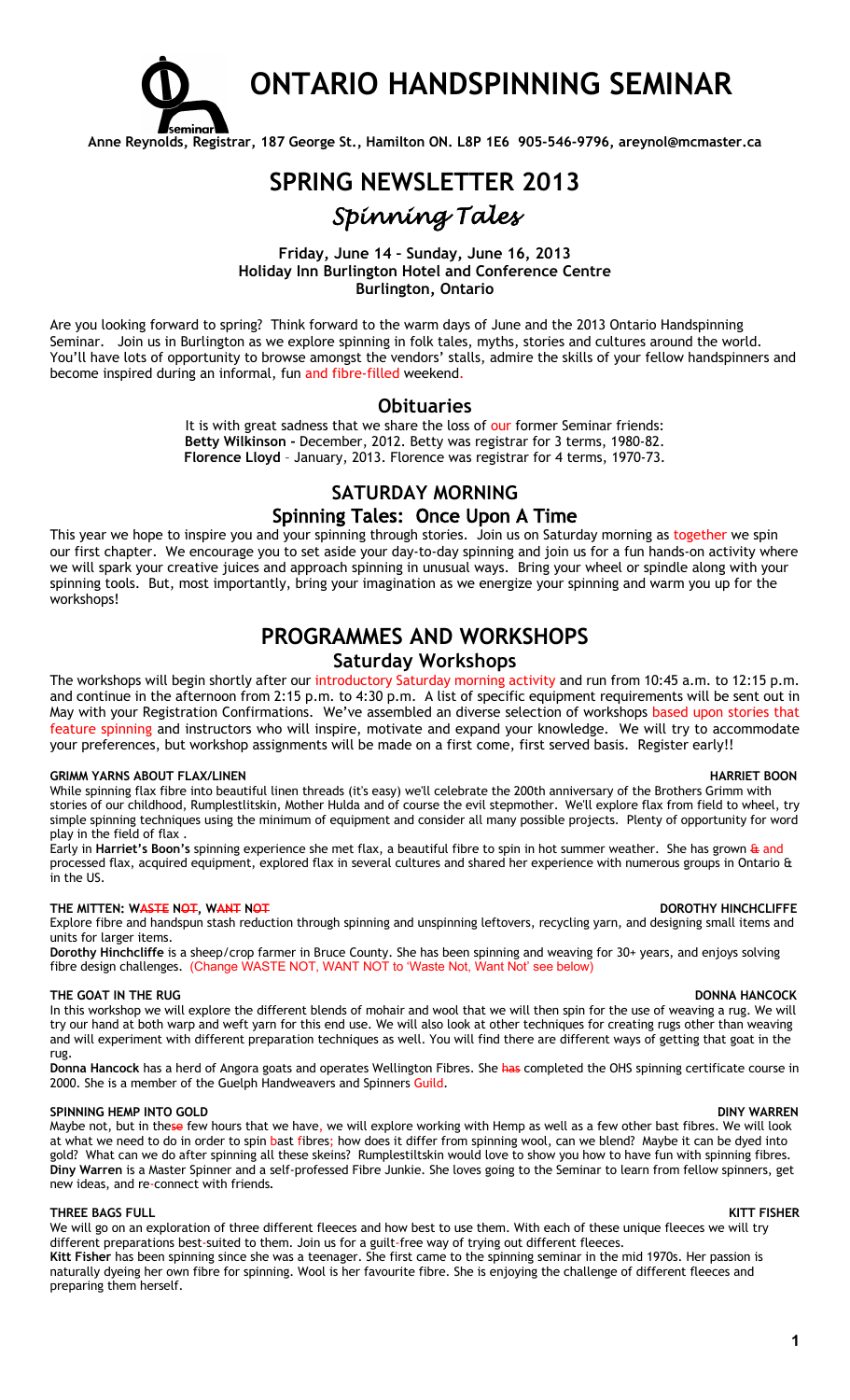## **RAPUNZEL, RAPUNZEL, LET DOWN YOUR KUMIHIMO! HAZEL ALEXANDER**

Using the fairy tale of Rapunzel as our jumping off point, we will explore different fibres, spinning and plying techniques to create yarn suitable for kumihimo braiding. This yarn will be then used to work a simple kumihimo braid. Suitable for all levels of spinners and no prior knowledge of kumihimo is necessary.

**Hazel Alexander** is a graduate of the Ontario Handweavers and Spinners spinning certificate program "with distinction". Hazel enjoys spinning many different fibres and exploring the many ways of showcasing them. She has taught workshops and courses and enjoys seeing the delight of students who master a new skill.

### **THE FATES AND YOUR SWEATER BETH ABBOTT**

The Three Fates in Greek mythology determined the future for a baby. Clothos spun the thread of life, Lachesis measured (determined) the length of the thread and Atropos cut the thread. Find out how YOU can control the fate of your project. The Three Fates control the thread of life (or your sweater). You can overcome this Fate by controlling your project yourself. Learn how to create a successful project by choosing the best fibre, spinning the thread you want, determining the length you need, and deciding how the finished project will look. Don't leave it to Fate - learn to be in control.

Beth Abbott has been in love with spinning for over thirty-five years. She uses the skills gained as a high school teacher to teach spinning and other skills. Her book Icelandic Fleece: A Fibre for All Reasons is in its second printing. She has taught in the OHS Spinning Certificate program for over 20 years. Beth has won the Founders award for her work

## **THE SLEEPING BEAUTY UTE 2018**

<del>The</del> Sleeping Beauty is a fairytale written by the Grimm Brothers in the 19th century. The sleeping beauty was a princess, who stung her finger on a spindle, as she wanted to try it out. Therefore, we will spin on a drop spindle a variegated yarn and will Navajo ply it afterwards as well on the drop spindle. I will show different drop spindles and will explain how they work best.

**Ute Zell** was born in Munich, Germany. When she was 15, her aunt taught her to spin on an antique spinning wheel her parents had as decoration in the living room. Needless to say that this was not the last piece of yarn she spun. Ute very quickly discovered the therapeutic and relaxing effect of spinning. She especially enjoys producing novelty yarn that is unique and not available in stores. In 1995 Ute immigrated to Canada and brought 2 spinning wheels with her. She bought a farm in West Flamborough where she raises Alpacas and runs a fibre mill. Her slogan is: "Fibre is our  $# 1$  concern". It is her biggest passion.

## LEGENDS, MYTHS AND TABOOS BEHIND LINSEY-WOOLSEY **MARION F. SATCHWILL**

This will be an intriguing look through centuries of ancient laws and folklore stories surrounding the "forbidden cloth" It will be an opportunity to spin your own linen and woollen yarns and then combine them to create a linsey-woolsey fabric. A rare antique French Canadian coverlet of linsey-woolsey will be on display.

**Marion F. Satchwill** is a retired high school teacher from Strathroy, Ontario who took up spinning, weaving and nature dyeing as a hobby in 1988. Taking courses at Georgian College, Ontario, she became a certified Master Spinner in 1996. She has taught many classes and workshops on spinning with a variety of fibres, as well as, nature dyeing in Ontario and the US. Marion has written articles for fibre magazines and newsletters. She has won a number of awards for her handspun articles. Her greatest delight is to share her love of spinning and dyeing with others.

## **BEAUTY AND THE BEAST –** How to Spin Handpainted Rovings 12+ Ways To Get Beautiful Colours In Your Yarn Instead of MUD!

 **ALANNA WILCOX** When spinners select a handpainted roving to spin sometimes it can be a mystery if the yarn will come out as beautiful as the roving or look beastly with colors that clash. In this workshop students will explore 12+ different ways of spinning a handpainted roving to get color combinations that are visually pleasing for their desired end use. Students are expected to be comfortable spinning a continuous yarn at their wheel, know how to ply yarns, and card wool using hand carders.

**Alanna Wilcox** is an art teacher by day and a fibre artist by night. She has always loved the fibre arts and got into spinning 8 years ago and has been hooked ever since. In her spare time she makes and sells her handcarded batts on Etsy as 'Spinnybuns.' She is also currently enrolled in the OHS Spinning Certificate Program.

## **Sunday Morning Lecture and Demo**

## **9:15 A.M. That Used Wheel – Bargain or Expensive Mistake? REED NEEDLES**

Join us as Reed Needles, Wheelwright, guides us through an assessment of whether that flea market wheel is a bargain or best left behind. We'll learn about common repairs, how much they cost and where parts are available, and what to take along when shopping for that used wheel.

## **10:30 A.M. Mini-Lathe Demo REED NEEDLES**

Reed will set up his mini-lathe and demonstrate how he makes pieces by hand – lace bobbins, orifice hooks, captured ring turnings, and perhaps finish a bobbin. This informative and interactive demonstration will share some of the techniques and skills of the wheelwright's craft. Sit back and learn about the creation of the spinner's tools and equipment from a different viewpoint!

**Reed Needles** has been working wood since 1964. He has his journeyman papers as a lather and has worked for various carpentry and wood-working factories. He has also worked at various historical sites doing building, tool, furniture and equipment restoration and repairs. In the last 10 years, Reed has repaired over 60 spinning wheels and for the last 3 years has run a home based business in wheel Restoration. He can be found on Ravelry under the name 'Wheelwright.'

> **2012-2013 Board of Directors** President: Linda Needles Vice President: Esther Grav Secretary: Dianne Lamb Treasurer: Brenda Pedden Boyce Members at Large: Elizabeth McConaghy, Colleen Thomson, Elona McCubbin, Susan Alain

> > **2012-2013 Committee** Chair: Beth Showalter Board Representative: Linda Needles Registrar: Anne Reynolds Secretary: Catherine Forbes Workshop Convenors: Hanna Fulton, Louise Fulton, Kitt Fisher Salesroom Convenors: Edy Marlatt, Fatima Dias Display Convenors and Competitions: Danny Ouellette, Ina Muller Fashion Show Convenor: Kitt Fisher Facility and Financials: Barbara Aikman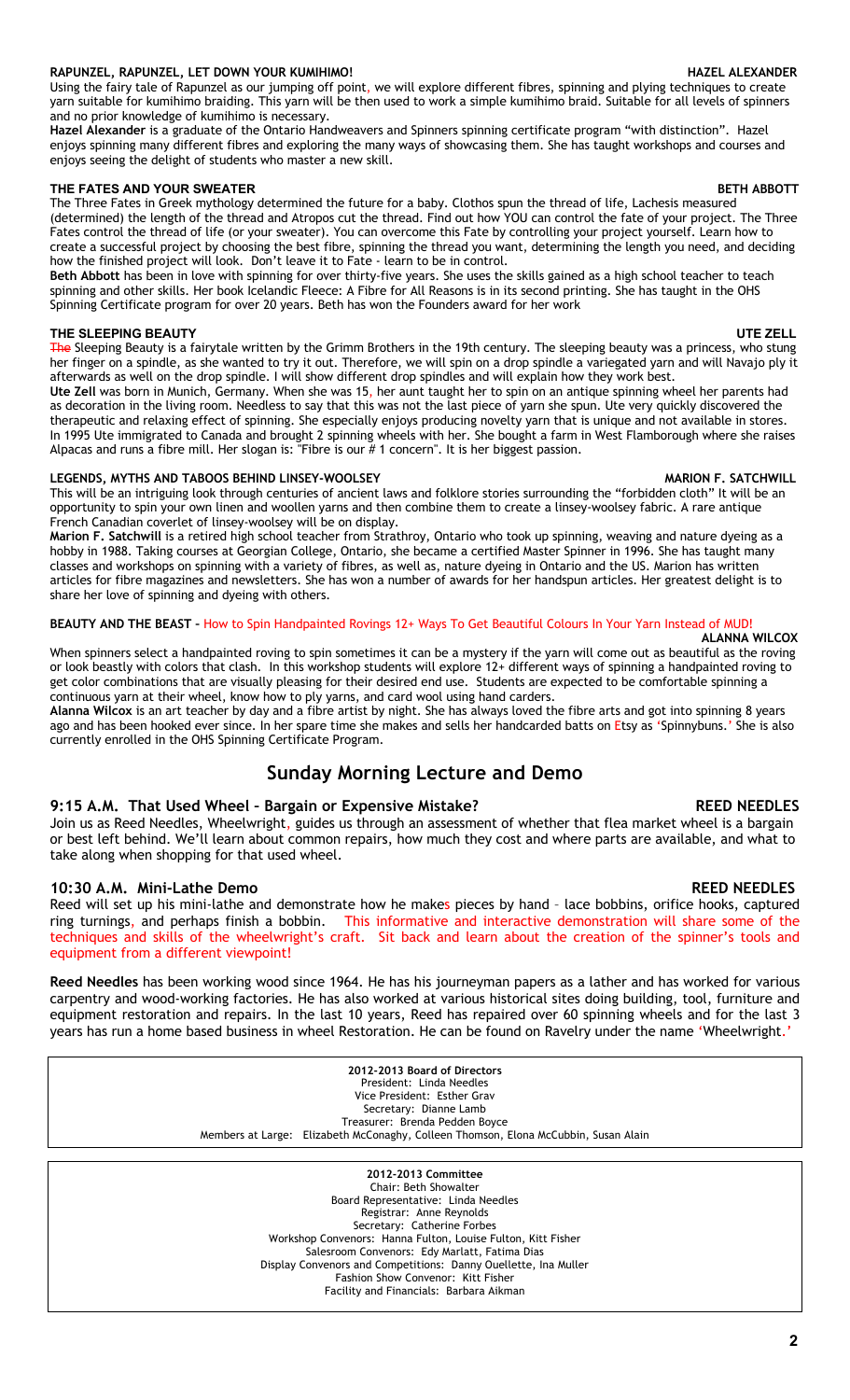# **2013 COMPETITIONS AND AWARDS CATEGORIES**

We hope you have spent the long, cold winter wrapped in the warmth and satisfaction of spinning some fabulous fibre and perhaps using the yarn to fashion a glorious creation. We want to see them!

In an effort to encourage more entries, we have rewritten the criteria for some of the categories, hoping to persuade you to enter your projects. If you find it confusing to complete some of the forms, please ask for help. If you don't want to be judged on your project, then enter the "Just for Fun" category. Don't be shy! Everyone is experienced enough to enter. You may have come up with a colour combination that surprises, a fibre blend that entices or a design that everyone wants to try. We all love to see what others are doing, no matter how simple or complex. Plan now on entering your projects in the 2013 Displays. It's all about participating!

- **Seminar participants are limited to one entry per category.**
- **Entries in the Special Projects Competition are eligible for the Founders Award if they meet the criteria that the item is made totally of handspun yarn.**
- **Entries in all categories must have been completed within the past year.**
- **Seminar participants who act as judges may not submit entries in the competition.**

## **Baggie Challenge**

Remember the bag of luxurious fibres that you received at last year's "**Enduring Silk – A Timeless Classic**" Seminar? It contained 20g each of 3 – 4 wonderful colours.

Last year's fibre challenge is to create a small luxury or decorative item that is made of silk blends. Please consider the following guidelines:

- Use all 20g of the fibre provided in this bag.
- You may add other silk to create your item.
- Emphasize the beautiful natural colours of the dyed tussah silk.
- Embellish your item with beads, charms, buttons or shells as needed....

Have fun creating a small luxury item just for you as you enjoy exploring the lovely colours! Be sure to bring your item to be displayed at the 2013 Seminar in Burlington.

## **Skeins Competition**

## **Skeins Competition Criteria**

You are encouraged to submit handspun skeins in any or all of the three categories.

- If you have been spinning for fewer than two years, enter as "novice".
- NEW! If you have been spinning for 2 5 years, enter as "intermediate".
- If you have been spinning for more than 5 years, enter as "advanced".

**Simple 2-ply skein:** Your goal should be to produce a consistent, balanced yarn that is appropriate for the end use suggested in your documentation.

**3 or more ply skein:** Your goal should be to produce a consistent, balanced yarn that is appropriate for the end use suggested in your documentation.

**Novelty skein:** Your goal is to construct a yarn, which boasts a decorative element. This may be a spinning technique (crepe or bouclé, for example) or it may consist of additions to your spun yarn (beads, feathers, etc). The choice is yours…so have fun with it. However, remember that the yarn must be stable and suited to the end use you have stated on your entry.

**Spindle-spun skein:** This 2-ply skein must be spun on a hand spindle. It will be critiqued on the same basis as the wheel spun 2-ply skein…grist, twist, balance and appropriateness for end use.

## **Guidelines for Submitting a Skein and to be Eligible for Judging**

All skeins must be a minimum of 20 meters and a maximum of 25 meters in length.

Skeins must be correctly tied in four places with figure eight ties made from fine cotton. Skeins must not be twisted. The beginning of the skein should be tied to the end of the skein.

- All entries must be handspun (including binder threads) and include the following in order to qualify for judging:
	- sample(s) of the fibre(s) used, before and after preparation. If using commercially prepared fibre, include a sample of the unspun fibre.
	- percentage of each fibre (if using more than one) in the skein
	- an explanation of how the fibre was prepared, including blending
	- full explanation of yarn construction techniques
	- a description of the intended end use for the yarn AND a description of why the yarn suits the end use.
	- 2"x2" swatch worked in the technique specified for the end product.

The entry form will be sent out with your Confirmation Package in mid-May.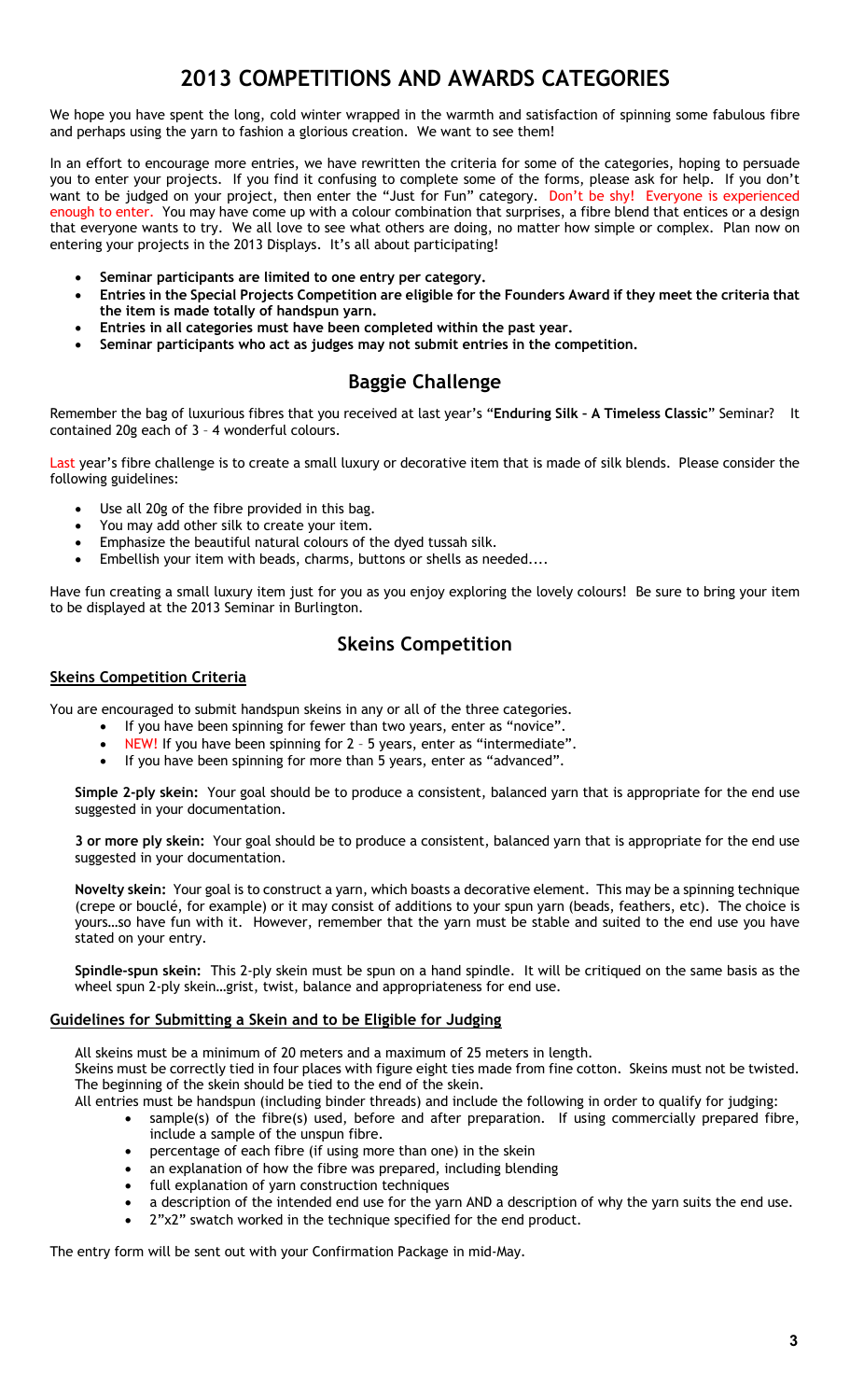## **Special Projects Competition**

## **Special Projects Competition Criteria**

You are encouraged to submit an item based on techniques taught at last year's Seminar.

- If you have been spinning for fewer than two years, enter as "novice".
- New! If you have been spinning for 2 5 years, enter as "intermediate".
- If you have been spinning for more than 2 years, enter as "advanced".

Techniques and subjects from last year's Seminar include: Silken Bumps and Lustrous Lumps, Spinning Silk – An Introduction, Spinning Silk and Silk Blends for Rug Hooking, Shimmering Stitches, For the Love of Blends, Spinning Lovely Lace with Sumptuous Silk, From Cocoon to Loom – Weaving With Silk, an Overview of Spinning Silk on a Drop Spindle.

The categories are:

## **100% Silk or Silk Blends**

**Wearable Items** 

Projects for this category may include, but are not limited to: Items for the head, neck, hands or feet; items that are worn over the shoulder or that lie on your lap; items for your pet.

## **Non-Wearable Items**

Projects for this category may include, but are not limited to: Items for carrying or for use around the house.

## **Open – Any Percentage of Any Fibre**

**Wearable Items** 

Projects for this category may include, but are not limited to: Items for the head, neck, hands or feet; items that are worn over the shoulder or that lie on your lap; items for your pet.

## **Non-Wearable Items**

Projects for this category may include, but are not limited to: Items for carrying or for use around the house.

## **Guidelines for Special Projects and to be Eligible for Judging**

All entries must be 100% handspun, although felted items and items made with silk blends are included this year. You may use any appropriate construction technique. Please include the following in order to qualify for judging:

- Sample of the fibre(s) used, before and after preparation. If using commercially prepared fibre, include a sample of the unspun fibre.
	- An explanation of how the fibre was prepared, including blending
- A brief description of the spinning technique used
- Sample skein (about 5 metres in length) of the final yarn used in the project.
- Felted items and silk blends will be judged on creativity and construction technique.

The entry form will be sent out with your Confirmation Package in Mid-May.

## **"Just for Fun" Submissions**

## **These creations will not be formally evaluated but are eligible for the Founders Award, WOW Award, the OHS Award and the HGA Award.**

If competitions are not for you but you wish to share your achievements with your peers, bring your skeins or projects along to display. There is only one criterion in this category - all "Just for Fun" submissions must be created since the last Seminar (Enduring Silk in 2012) and may be made from any fibre.

## **Skein Display and Donation**

If you wish, please bring a 10 metre skein for display and donation. The skein can be any grist and any fibre. These skeins will be anonymous and **will not** be judged. All of the submitted skeins will be collected and made into something for the 50<sup>th</sup> anniversary seminar.

## **AWARDS**

**Any article submitted may be eligible if the appropriate guidelines are followed**. This year we are pleased to announce 3 new awards:

- 1. This year the Ontario Handspinning Seminar is offering a **"Re-inspired Spinner Award"** for the spinner who has lost interest or confidence in their spinning. The purpose of the award is to allow the individual to further their education and re-inspire them by attending a workshop, class or course that is of interest to them. A cash value of \$250 will be awarded to the successful recipient. They must apply in writing, stating their educational goal and afterwards, must present results of their studies to the Ontario Handspinning Seminar attendees, either by a workshop, oral presentation or comprehensive visual display.
- 2. This year we are offering a **"New to the Seminar Award"** for two people who are first time attendees at the Seminar. This award will go to the first two people to register as first time attendees. The award will be the registration fee along with \$50. Be sure to encourage your spinning friends to join you and be sure get your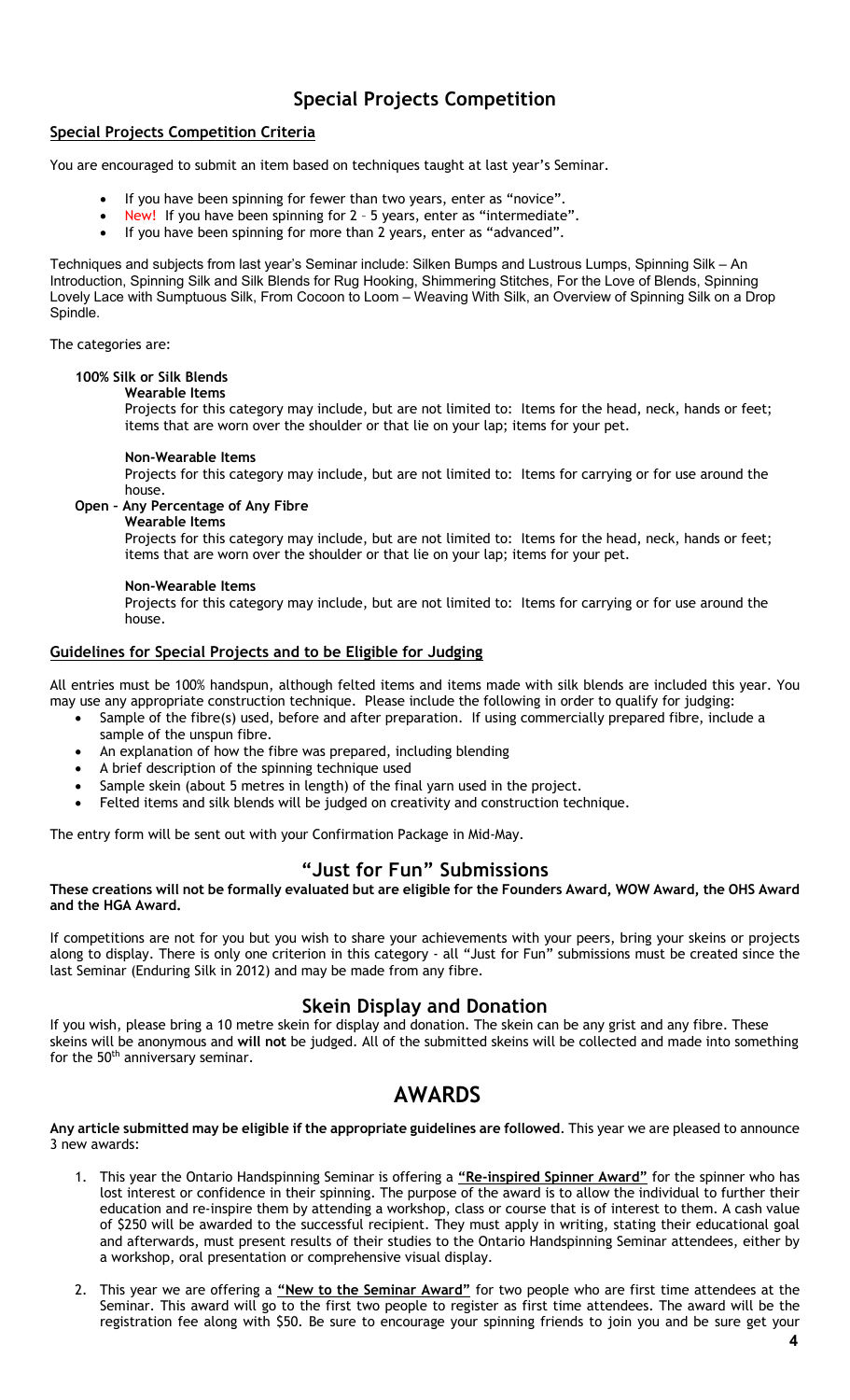registration in early.

3. "**The Edna Blackburn Award"** This award will be presented to a novice spinner (less than 2 years experience) for a 100% handspun article. This award was created with the proceeds from the auction of a painting of Edna's Farm, the first home of the Ontario Handspinning Seminar. This annual award will be for the amount of \$50 and will be awarded for the first time at the Seminar in 2013. The award will be chosen by the judges from the current seminar and be awarded by the Committee Chair.

## **Founders Award**

This award honours the founders of the Ontario Handspinning Seminar: Edna Blackburn, Ted Carson and Dorothy Kirk. The award of \$100 is presented to the person with the best article on display, made of 100% handspun yarn. It is judged by the Seminar attendees, who cast ballots for their favourite.

### **Ontario Handweavers and Spinners Award**

This award of \$100 is presented by the Ontario Handweavers and Spinners. The award is given in recognition of the article on display that demonstrates "the best use of handspun yarn in a handwoven article". Judges are provided by the Ontario Handweavers and Spinners.

## **Handweavers' Guild of America**

This award of a gift certificate and handwoven ribbon is presented by the Handweavers' Guild of America in recognition of "a work of handweaving, spinning, dyeing or basket-making which embodies a unique interpretation, demonstrates a fresh, individual approach and expresses personal creativity", as judged by an appointee of the Ontario Handspinning Seminar Board of Directors.

## **WOW!! Award**

This award of \$50.00 is judged by the Ontario Handspinning Seminar Display Coordinators. It is in recognition of an article that inspires the viewer to say "WOW"!! All articles submitted for display are eligible.

## **Barb Patterson Award**

This award of \$25 honours Barb Patterson, one of the founding members of The Grand River Spinners and Weavers Guild. It is presented for the "Best Skein by a Novice Spinner"

## **THE HANDSPINNER'S RESEARCH SCHOLARSHIP**

The Ontario Handspinning Seminar Inc. has money available for an annual Scholarship that is to be used in the exploration and development of new techniques, equipment and/or related research of interest to handspinners and dyers. specific plan of study must be included with the application. Recipients are required to share the results of the experience with the participants of an Ontario Handspinning Seminar within 3 years of receipt of the scholarship. Everyone is encouraged to apply – the next application deadline is January 31, 2013.

For more information on the requirements and submitting an application, visit our website at www.ontariohandspinningseminar.ca.

## **EVERYTHING ELSE THAT YOU NEED TO KNOW**

**50th ANNIVERSARY ONTARIO HANDSPINNING SEMINAR, 2014:** The 50th Anniversary Organizing Committee request that each person bring and donate a small skein of approximately 10 metres this year to Burlington. Next year, these skeins will reappear to honour the Seminar's historic milestone.

**HOLIDAY INN:** We are holding the Seminar at the Holiday Inn Burlington Hotel and Conference Centre in Burlington, Ontario. The hotel is located near the intersection of Guelph Line and QEW in Burlington. All events will be held in the Hotel. Meals will be served in Harvester Hall and the Sales Room and the Competitions and Display area will be in Halton Hall. These 2 rooms are across the hall from each other. The workshop rooms will be conveniently located, like last year. The Hotel also has an indoor swimming pool, sauna and fitness centre available to all those who book their accommodation with them.

**REGISTRATION INFORMATION**: The registration fee includes Saturday morning activities, Saturday workshops and Sunday morning presentations, all supplies, handouts, access to Sales and Display Room and a beverage break on Saturday morning. Registration must be **postmarked no earlier than Monday, April 15, 2013 and no later than Tuesday, April 30, 2013.** Please note that the name appearing on your Registration Form is the name that will be printed on your name tag. Forward the completed Registration Form with your payment to the Registrar (see above for address) **by mail**. **Email registrations cannot be accepted**. Note that registration will be accepted in order of receipt. You will receive confirmation of your registration and a list of items to bring by mail in mid to late May. Acceptance of late registrants will be dependent on workshop space and room availability.

**The Registration Desk** will be open from 4:00 p.m. – 10:00 p.m. on Friday, June 14, 2013 in the hallway outside Halton Hall, where the Sales Room and Displays will be located. We'll be there to greet you and answer any questions you have about the weekend. On Saturday morning, the Registration Desk will be open from 8:00 a.m. to 8:30 a.m., again outside Halton Hall.

**FEES:** The total amount must be submitted with your Registration. All cheques should be made payable to **ONTARIO HANDSPINNING SEMINAR COMMITTEE.** Post-dated cheques will **not** be accepted. For our American attendees, please send either an **International Postal Money Order** or **Bank Draft in Canadian funds**. We do not accept either personal cheques or Travellers Cheques, and money orders must be those specifically meant for international use. Domestic, U.S. money orders cannot be cashed in Canada. NSF cheques will be charged \$25.00. Some restrictions may apply to requests